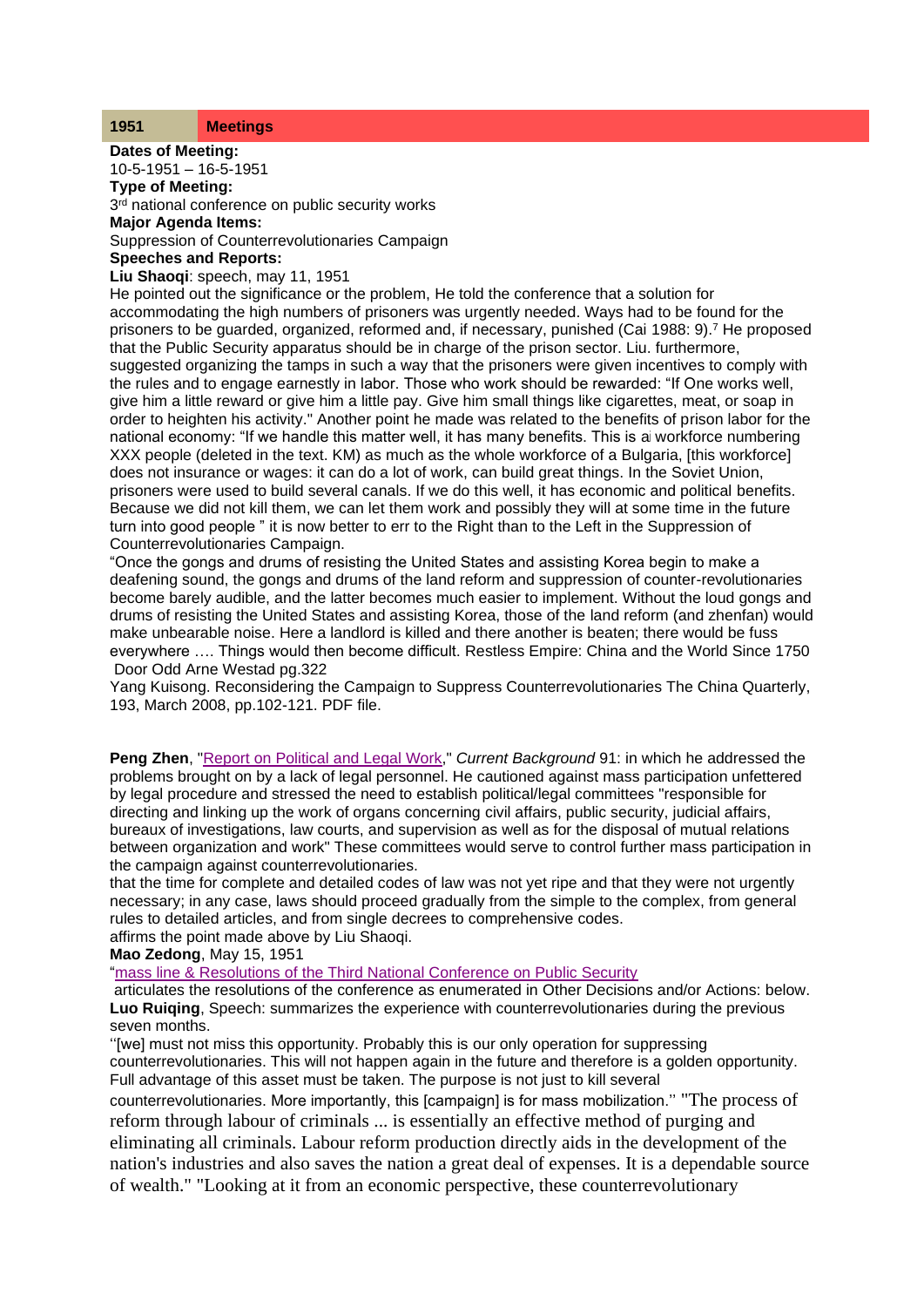criminals, if not executed right off, are a source of labour, and if we organise them and force them into the service of the nation, ." they will have a definite effect on national development." See remark

## **Other Decisions and/or Actions:**

Conference adopted resolution with the following measures:

- Take steps immediately to organize reform through labor, decision to put 300,000 prisoners to work;
- Have the public security organs conduct inspection in a more systematic way:
- Execute 10-20 percent of those sentenced to death and place the remainder on probation with forced labor to see whether they reform adequately;
- Err on the side of leniency rather than severity in passing sentences;
- Strictly examine the name lists of the people identified for arrest or execution and carry out propaganda work and education extensively and well.

## **Remarks:**

1. The resolution that was adopted on May 15, 1951 was a crucial document that determined the basic organization of the Laogai.<sup>9</sup> One of the important issues addressed was that of the supervision of the prison sector. The conference approved the ruling that the Ministry' of Public Security should from now on oversee the whole prison sector. The resolution also contained detailed regulations that mapped out the internal structure of the Laogai (Sun 1994: 22). Convicts sentenced to five years and more should be organized in detachments that were administered by Laogai organs at provincial level. Major production and construction projects, which were dratted in accordance with the need for national reconstruction, were all to be assigned to Laogai detachments. The Laogai detachments were, in organizational terms,tantamount to large labor camps; they formed, so to speak, the backbone of the Laogai system (Domenach 1995: 89). Convicts sentenced to more than one year, but less than five years were to be sent to smaller Laogai units administered by special districts or the counties. They would therefore remain in the vicinity of their homes and under the control of local authorities. Convicts sentenced to a prison term of under one year should work under surveillance and remain in their units and homes. Apart from labor and production, it was stressed that the camps should organize educational measures in order to re-educate the criminals. Education in the Laogai included political, ideological and cultural education as well as hygienic education. Good performance in regard to thought reform and labor should be rewarded with privileges up to parole, while insurgent behavior was to be punished, the most severe available punishment being the extension of one's prison term.

Finally, the resolution called for the creation of an administrative apparatus responsible for the Laogai. The Public Security organs at all levels were called upon to open special bureaus for the administration of the Laogai facilities. The provinces and large cities should assign 20 to 30 officials to the Laogai bureaus, the districts, 5 to 10 and the counties, 2 to 3. The regulations concerning the administrative structure are quite remarkable, in particular when compared with the Soviet Union. The Chinese leadership obviously did not want the creation of separate, central administration for the Laogai, which was the system in the Soviet Union. Instead, the existing Public Security apparatus was used. All large Laogai divisions or Laogai camps were thus governed by the provincial Public Security organs and not by any central agency in Beijing. While the central agency for the corrective labor camps in Moscow (Gulag) was in charge of all camps (Applebaum 2002), the Public Security Ministry in Beijing did not directly have command of the majority of Laogai institutions. Apart from a few inter-provincial infrastructure projects, the "eleventh department" of the Ministry confined itself to loosely overseeing the provincial Public Security Bureaus which in turn supervised the day to day operations of the camps.<sup>10</sup>

From May 1951 onwards, the establishment of Laogai started on a large scale. In order to coordinate the Laogai policy, the central government organized joint administrative committees staffed from different departments such as public security, finances, water works, public construction, heavy industry and railways at various branches and levels of the administration. The committees should implement concrete steps for setting up Laogai institutions. A very important issue that was discussed at the meetings was related to the contribution of the Laogai to the national economy.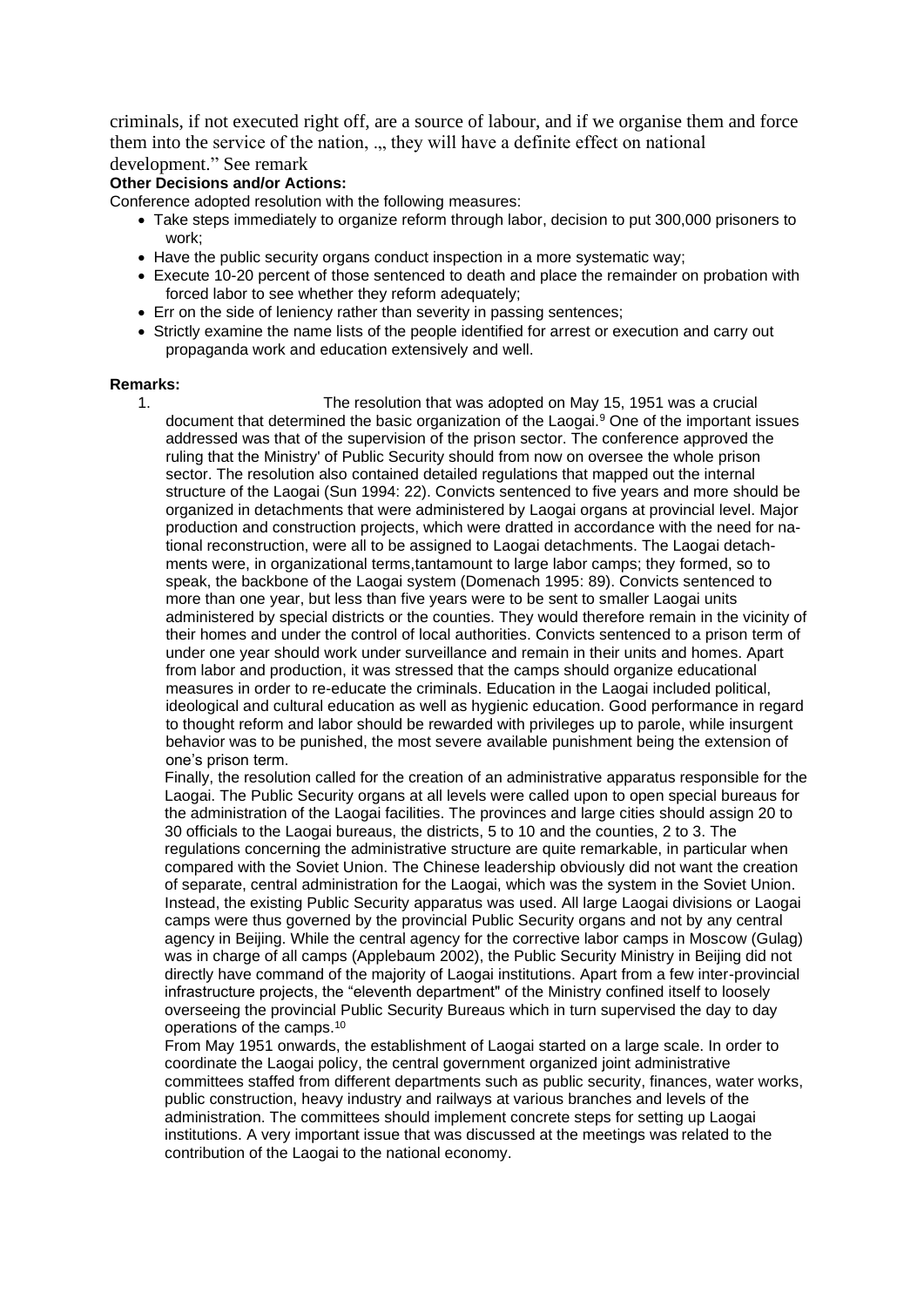*Klaus Muhlhahn "repaying blood debt' state violence and mass crimes during the 1950's in China 42-43 Berlin 2007*

- 1. On May 16, 1951, the CCP Central Committee issued a classified notice demanding that the PLA and the CCP, as a whole, must firmly carry out resolutions of the Third National Conference of Public Security. The resolutions specifically indicated that in rural areas, killing, as a rule, should not exceed five per thousand of the local population. In urban areas, the quota was 0.5 per thousand. Under special circumstances, exceeding the limits could be allowed by the CCP Central Bureau after an appeal was filed.
- 2. The resolution specifically instructs cadres to kill the counter-revolutionaries with quota: no more than 1 out of 1,000 in rural areas, and 0.5 out of one thousand in urban areas. Moreover, within the Party, the People's Government, the People's Liberation Armed Forces, the education and cultural sectors, the businesses, all religions, all democratic parties, and civil organizations, the counter-revolutionaries who were sentenced to death should be executed about 10% to 20% in principle and send the rest of them to labor camps. "Only by doing so," says the document, "can we acquire social sympathy, avoid making mistakes ourselves, disintegrate the enemy and put the task of completely exterminating the enemy in a favorable light, and preserve massive labor power for our state constructions." For those villages and cities where the quotas of killing have already been met, the CCP asks them to "stop massive killing."
- 4 Mao's own explanation of his change of mind was revealed in a conversation with Luo Ruiqing, Minister of Public Security. Mao reasoned that the CCP could not suppress counterrevolutionaries on a large scale earlier because conditions were not yet ready, as there were any number of outstanding economic and financial problems and the CCP's relationship with the bourgeoisie was still too fraught. Now that economic and financial problems were basically solved, and the war of resisting the United States and assisting Korea had already begun, ''[we] must not miss this opportunity. Probably this is our only operation for suppressing counterrevolutionaries. This will not happen again in the future and therefore is a golden opportunity. Full advantage of this asset must be taken. The purpose is not just to kill several counterrevolutionaries. More importantly, this [campaign] is for mass mobilization."

5 Resolution drafted under Mao's personal supervision.

This meeting convened toward the end of a very severe campaign to suppress counterrevolutionary elements in the urban areas.

Mao Zedong viewed the large number of prisoners as a huge source of manpower, and therefore he added an amendment to the "Resolution of the Third National Public Security Conference", as follows:

"The large number of people who are serving their sentences is an enormous source of labor. In order to reform them, in order to solve the problems of the prisons, in order that these sentenced counterrevolutionaries will not just sit there and be fed for nothing, we should begin to organize our Laogai work. In the areas where this work already exists, it should be expanded."

Among the results was the continuation of the SAD as the nation's premier foreign and domestic intelligence service.

In addition, two new CCP intelligence organizations were established. A central United Front Work Department was established, charged with maintaining links with Chinese citizens overseas who could be used, when needed, for covert operations. Also created was an International Liaison Department to maintain relations with out-of-power communist and revolutionary groups and to fund, train, and supply arms to some of those groups. *A Century of Spies: Intelligence in the Twentieth Century. Jeffrey T. Richelson - Oxford University Press.: New York.: 1997. 243*

*6* Over a million people lingered in prison, and Luo Ruiqing ordered all arrests to cease for several months so that the backlog could be cleared. But by the summer the lull in the